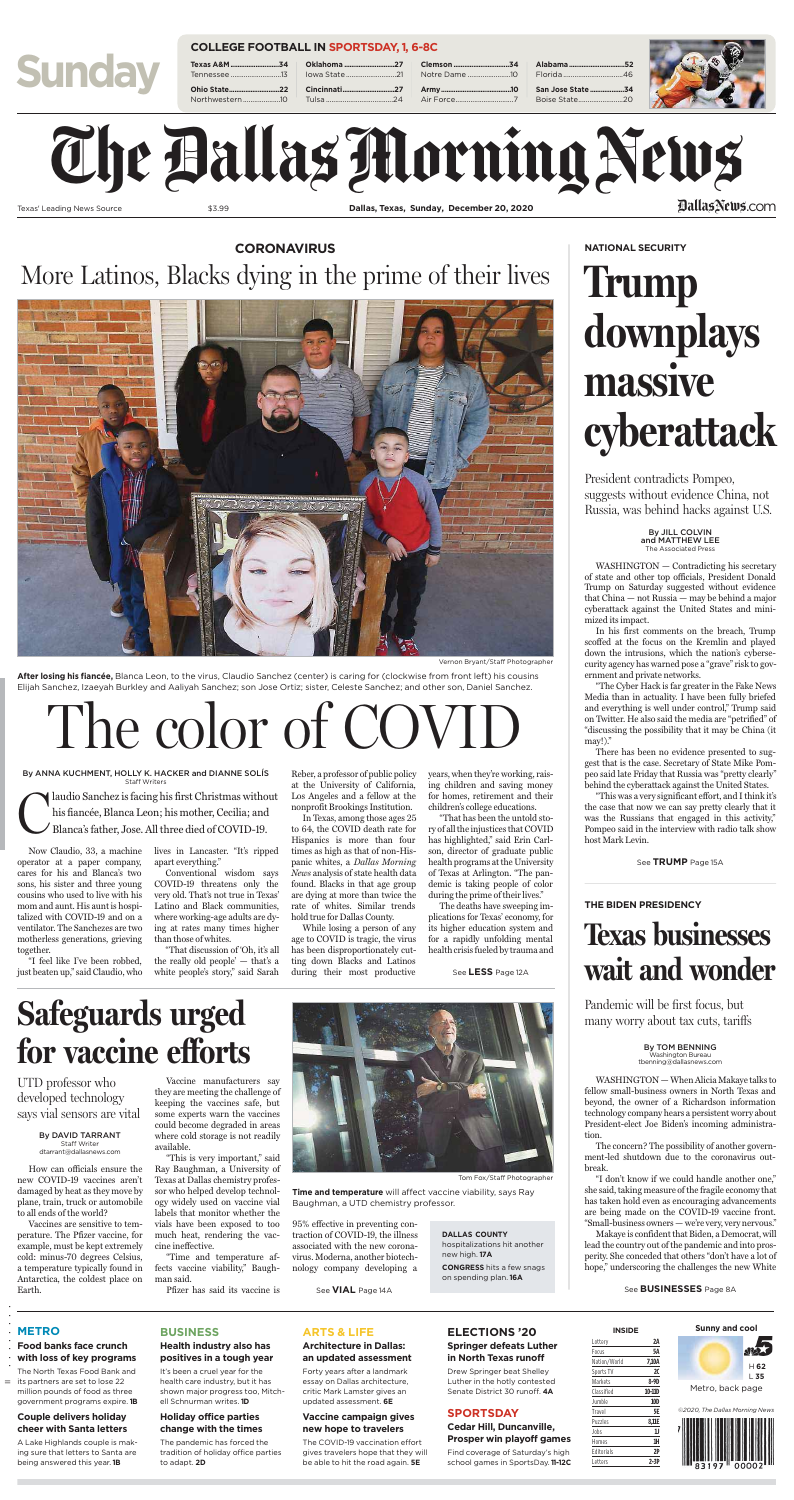

grief.

More than 4,200 Hispanics between ages 25 and 64 have died of COVID in Texas. That works out to 74 deaths per 100,000 people. Meanwhile, more than 1,100 whites in that age group have died, which works out to 17 deaths per 100,000. The death rate for Blacks fell in between, at 40 for every 100,000.

The age disparities have gone underreported, Carlson said, because health experts were not initially focused on them. "We were aggregating all of the ages together," she said. "We were not delineating the data by age when it came to race and ethnicity. When you separate it out by age, now we see a significant and unjust disparity that demands attention."

#### **End of the 'Latino Paradox'?**

The impact of these losses will reverberate long after the pandemic recedes, experts say. Latinos have been by far the hardest hit of Texas' ethnic and racial groups, and losses threaten to reverse the socalled "Latino Paradox."

The term describes a seeming contradiction: Latinos have a lower socioeconomic status than whites but a longer life expectancy. Support from extended family and friends is thought to be at least partly behind Latinos' traditionally low mortality rates.

That was before COVID-19 weaponized family togetherness. Rogelio Sáenz, a demographer at the University of Texas at San Antonio, says the paradox has already vanished

among Latinos ages 65 to 74 and will soon fade among those ages 55 to 64. "The longer the pandemic continues, we're going to see other age categories follow suit," Sáenz said.

At *The News'* request, Sáenz calculated the total number of years of life lost to COVID-19 by racial and ethnic group in Texas. The number represents the difference between a person's age at death from CO- VID-19 and that person's life expectancy in Texas based on their age, race or ethnicity. Latinos have lost more than twice as many life years as whites — a total of 241,446. The figure reflects Texas' large Latino population, its relative youth, Latinos' long life expectancy and the heavy toll that COVID has taken on the community.

These staggering losses have several implications.

First, they are likely to damage the Texas economy, Sáenz said. Young Latinos have fueled Texas' economic growth, driving higher-education enrollment, expanding demand for housing, launching new businesses and filling essential jobs in health care, transportation and manufacturing.

The pandemic will also create new cycles of poverty and reinforce the old, said Dr. Sharon Davis, chief medical officer at the nonprofit Los Barrios Unidos Community Clinic. Children who had hoped to go to collegemay feel compelled to stay home and work to support widowed parents and younger

siblings, she said. Families face the financial devastation of unemployment combined with

medical and funeral bills.

**of death**  $\Box$  0-29 die of COVID-19 do so at ages 65 and above. Among Blacks and  $30-49$ Latinos, that share is far smaller. 50-64 From Feb. 1-Dec. 5  $\blacksquare$  65+

> The pandemic is already leaving a legacy of mental ill

ness. Davis' clinic employs five bilingual counselors, has an opening for a sixth and may need to add more staff to meet growing demand. Many of Davis' patients escaped violence and persecution to come to the U.S. The isolation and loss associated with COVID "adds an excruciating layer of emotional pain," she said.

#### **Trauma and grief**

**Texas population** For reference

In July, COVID-19 took the life of Metchell Dixon-Cameron's mother. A month later, the disease returned to claim Metchell's husband's life. The husband, Andrew Cameron, spent his final days in the hospital, and Metchell wasn't allowed to visit him. She wonders whether being there might have helped Andrew through his illness. "We had been together 25 years, and we'd hardly ever been apart," said Metchell, 54, who is Black. The hospital allowed her to see him only when he was dying. "If you can suit me up for when he's getting ready to pass, why can't I do that when he's still alive so he can see me and talk to me?" she said. Metchell, a home health aide, couldn't face returning to the apartment she'd shared with Andrew, so she moved in temporarily with her son, Cortney, his wife and their six children. Claudio Sanchez also relives painful memories of being separated from his fiancée the moment he dropped her off in the emergency room. He argued with the guard, trying to persuade him to let him inside. Now, Claudio wishes he'd

Photos by Juan Figueroa/Staff Photographer

In July, COVID-19 took the life of Metchell Dixon-Cameron's mother, Helen Dixon (in snapshot). A month later, the disease returned to claim Metchell's husband, Andrew Cameron.

## **Less health care, more front-line jobs**

#### **COVID-19 deaths by race, ethnicity and age in Texas**

This chart shows the number of coronavirus deaths by age and race/ethnicity per 100,000 people as of Nov. 30. More than 21,500 Texans had died of COVID-19 by that date, according to state health data. *The Dallas Morning News* calculated age-specific rates, which means we divided the number of deaths for each age and racial/ethnic group by the total population of that group. For instance, Texas has an estimated 955,000 Hispanics ages 55-64, and 2,319 of them died of COVID-19. That works out to 243 deaths per 100,000 residents. 1,027

1,500

1,908 — <sup>2,000</sup>



1,172

#### **It's not just the old** The vast majority of whites who

SOURCE: U.S. Centers for Disease Control and Prevention; Rogelio Sáenz, UT-San Antonio



| 100% | White | <b>Other</b> | <b>Black</b> | Latino           |
|------|-------|--------------|--------------|------------------|
| 80   | 12.5% | 17.5%        | 24.5%        | 26.3%            |
| 60   | 84.6% | 77.4%        |              | Age<br>$50 - 64$ |
| 40   |       |              | 66%          | 62.9%<br>Aae     |

**Age at time**

Laurie Joseph/Staff Artist SOURCES: U.S. Census Bureau; Rogelio Sáenz, UT-San Antonio, analysis of U.S. life tables for 2018 adjusted to Texas-U.S. differences in life expectancies in 2015.

**Years lost to COVID-19 in Texas** UT-San Antonio demographer Rogelio Sáenz estimates the average number of years lost by Texans who died earlier than expected from COVID-19 and the collective loss of years to the community. As a group, Latinos have lost more than twice as many life years as whites and about six times as many as Blacks. That's a reflection of the size and youth of Texas' Latino population and also of the disproportionate toll COVID-19 has taken on Latinos.

*From Feb. 1-Dec. 5*

**Individuals' average years lost to early death**

Total 17.8 405.335 Latino 20.2 241,446 White 14.5 114,543 Black 17.7 | 43,148 Other 13.9 6,198

**Collective years lost to each**

**race/ethnic group**

**Life years lost to COVID-19, as a percentage of Texas' total: Black Other**

 $\circ$ 

**59.6% Latino 28.3% White 10.6% 1.5%**



#### **After losing her husband**,

Dixon-Cameron couldn't face returning to the apartment they had shared, so she moved in temporarily with her son, Cortney Dixon, his wife and their six children in Fort Worth. Here, she holds 3-weekold Londyn Dixon.





**Cortney holds** a photo he posed for with his late father, Andrew Cameron, at Cortney's wedding last year. Cameron died one month after COVID claimed Cortney's grandmother Helen.

#### Continued from Page 1A

See **VIRUS** Page 13A